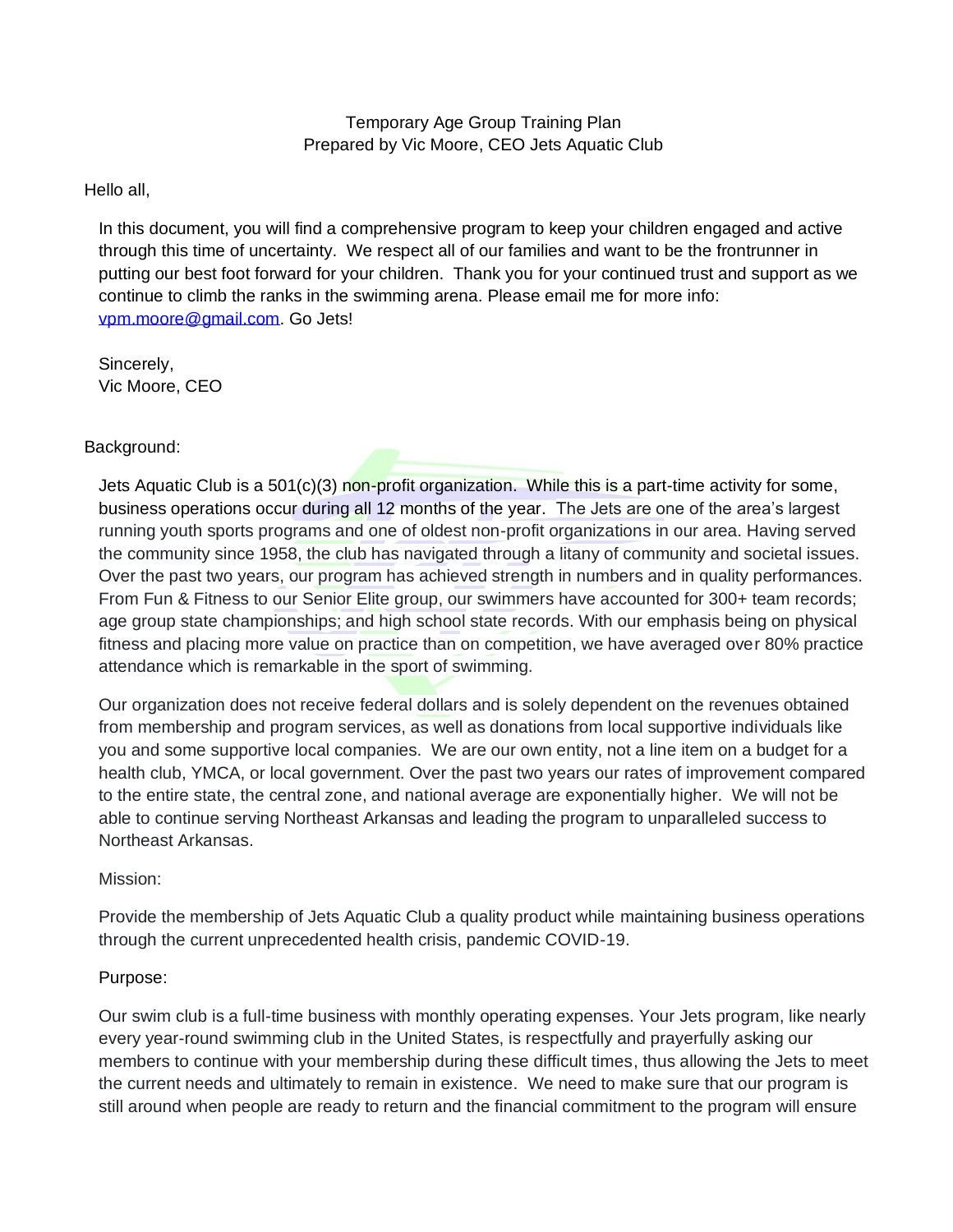that there will be a program to return to once we are on the other side of the current worldwide health crisis, COVID-19 pandemic.

Detailed Training Plan:

1. Full Program

a. Daily email blast to include any updates; a daily workout; visual aids; educational article(s); and a video to watch online (original work -or- from an outside resource).

b. Facebook Live – 30 to 60 second video on Facebook Live 2-3 times weekly. Greta to organize schedule and hold staff accountable to the schedule.

c. Creative content posted on social media outlets: Facebook, IG, Twitter.

d. Individual group start times will remain the same and time frame will be listed in the group specific information below.

2. Fun & Fitness and Age Group 2

a. John Dellorto and Greta McClugage will share overseeing these groups, will serve as point of contact for these groups. Will communicate directly with families, multiple times per week.

b. Dryland exercises and creative content provided regularly that is relatable to these groups.

c. Tri-weekly fun, interactive activity via Google Hangouts or another platform. 25-30 minutes.

#### 3. Age Group 1

a. Vic Moore oversees this group, will serve as point of contact for this group. Will communicate directly with families, multiple times per week.

b. Dryland exercises and creative content provided regularly that is relatable to AG1.

c. Tri-weekly exercises fun, interactive activity via Google Hangouts or another platform. 30-40 minutes.

d. Assign age group appropriate short readings for kids to read and reflect. Athletes should be prepared to ask/answer questions to coaches and/or parents.

#### 4. Age Group Elite

a. Vic Moore oversees this group, will serve as point of contact for this group. Will communicate directly with families, multiple times per week. Vpm.moore@gmail.com

b. Provide challenging, unique dryland exercises and creative content provided regularly.